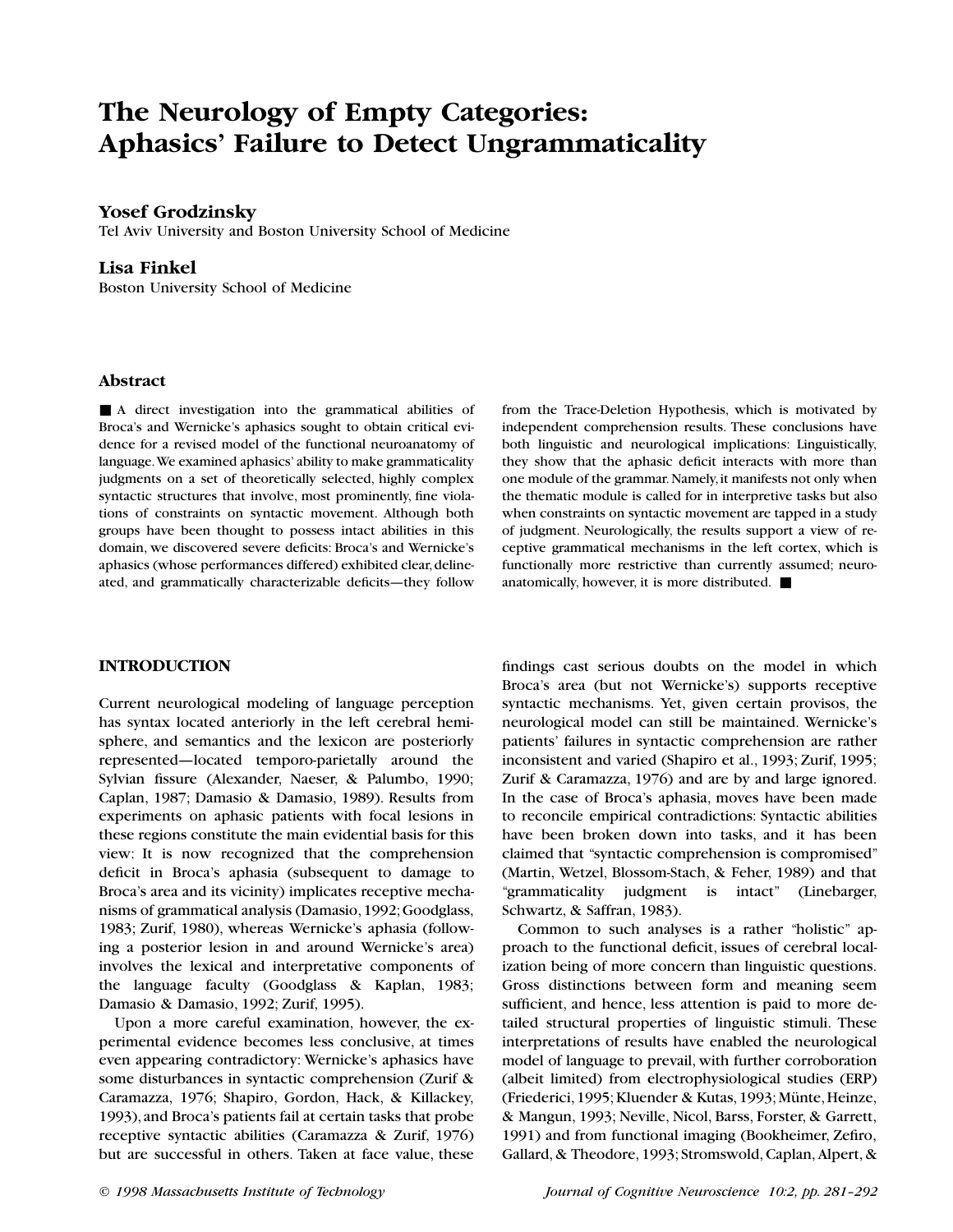Rauch, 1996). The relative difficulty (dictated by technologically imposed constraints) in making fine distinctions among complex linguistic types makes the latter techniques slightly limited. This observation, when coupled with the fact that many lesion analyses lump together complex grammatical systems without necessarily distinguishing among syntactic types that are used in experiments, may account for the apparent inconsistencies in results discussed above. Namely, it is possible that seeming experimental discrepancies can be reconciled upon an examination of the details of the structural properties of experimental stimuli. This move gives rise to a new, alternative interpretation: Broca's (and perhaps Wernicke's) aphasia may become a *selective* deficit to receptive grammatical (i.e., syntactic) mechanisms, affecting only subsystems of the syntax (in addition to overt problems in speech production). In this view, inconsistencies in experimental results are only apparent and disappear once the right linguistic distinctions are made. The data are thus explained, and a more restrictive view of the role the language areas play in language processing emerges (cf. Grodzinsky, 1986, 1990; Fromkin, 1995; and Grodzinsky, 1993, for edited collections championing this approach).

The implications of these conclusions to the neurological study of language cannot be underestimated: Data on a partial syntactic deficit not only lead to a refinement of our view of brain/language relations but also force an experimental linguistic approach, which commends extensive use of large varieties of sentence types as test materials. Given inherent limitations of current imaging and electrophysiological methods regarding fine distinctions among linguistic types, one must rely almost exclusively on investigations of aphasics because aphasia studies are the ones that enable tests of the most finegrained aspects of language and their neural representation.

We therefore followed the grammatical perspective, adopting, as a descriptive device, the Trace-Deletion Hypothesis (TDH: Grodzinsky, 1986, 1990, 1995). This account, aimed at a precise characterization of the pattern of selective loss and sparing in agrammatic Broca's aphasia, is based on the observed correlation between a syntactic property of a sentence (i.e., its being derived by a grammatical transformation) and a comprehension failure in this syndrome. A syntactic transformation is a complex operation that moves sentential constituents (i.e., it changes their position in the string relative to other constituents). One part of this operation is the creation of a *trace*—an abstract position marker that appears in the representation of a transformationally derived sentence, marking the position from which the moved element had been extracted. Traces bear a complex relationship to their antecedents (the "moved" elements), which the theory specifies precisely in the form of general constraints. Trace-antecedent relations, and constraints thereof, explain a large number of syntactic

phenomena observed in natural language. In a modular grammar such as is commonly assumed, traces interact with more than one module. Most notably, they play two roles in syntactic representations: First, they mediate the indirect assignment of thematic (θ-) roles—the (θ-) role of a moved constituent is transmitted to its "new" position by virtue of a link established between this constituent and its trace (in the "old" premovement position); second, they are critically involved in the determination of grammaticality. Licit and illicit movements are expressed in the form of constraints that either ban certain configurational relations between traces and their antecedents or prohibit the presence of traces in certain positions (more on that below).

Regarding agrammatic Broca's aphasia, the TDH claims that traces of syntactic movement of phrasal constituents are deleted from grammatical representations of patients, resulting in a selective syntactic impairment. When a noun phrase is moved, a trace is left behind, yet in agrammatism, according to the TDH, there is no trace, and therefore the syntactic relations it mediates cannot be computed by the linguistic system of the agrammatic. Assignment of thematic  $(\theta)$ -roles to such moved noun phrases (NPs), which is normally transmitted through the trace, cannot take place, causing an interpretive deficiency. With certain auxiliary assumptions, the comprehension deficit follows. Thus, structures with constituent movement are the locus of the comprehension disorder, whereas traceless structures, or structures with traces of nonphrasal categories (i.e., heads, see below), are intact.

This view is more restrictive than the one standardly held: It maintains that only transformationally derived structures, and nothing else, would cause comprehension problems to agrammatic Broca's aphasics, detectable in timed and untimed receptive language tasks. Empirical evidence to that effect has accumulated (Zurif & Caramazza, 1976; Shapiro et al., 1993; Grodzinsky, 1989; Hickok & Avrutin 1995; Hagiwara, 1995; Swinney, Zurif, & Nicol, 1989; Zurif, Swinney, Prather, Solomon & Bushell, 1993; Lonzi & Luzzatti, 1993; Swinney & Zurif 1995).<sup>1</sup> As for Wernicke's aphasia, no structural hypothesis is available because there is no systematic study of the syntactic deficit in this disorder. As a consequence, little evidence is available on the role the temporal lobe plays in syntactic processing. Our exploration, which focused on judgment of the grammaticality of sentences (rather than comprehension), is thus the culmination of a series of experiments, with results that underscore the value of the neurolinguistic approach for models of language localization.

Our investigation, in fact, goes in yet another direction. Uncovering the aphasic deficit may have implications not only to the neurological theory of language representation but also to the theory of function—linguistic theory. If linguists take their theory to be *about* the human linguistic capacity, it implicitly contains a theory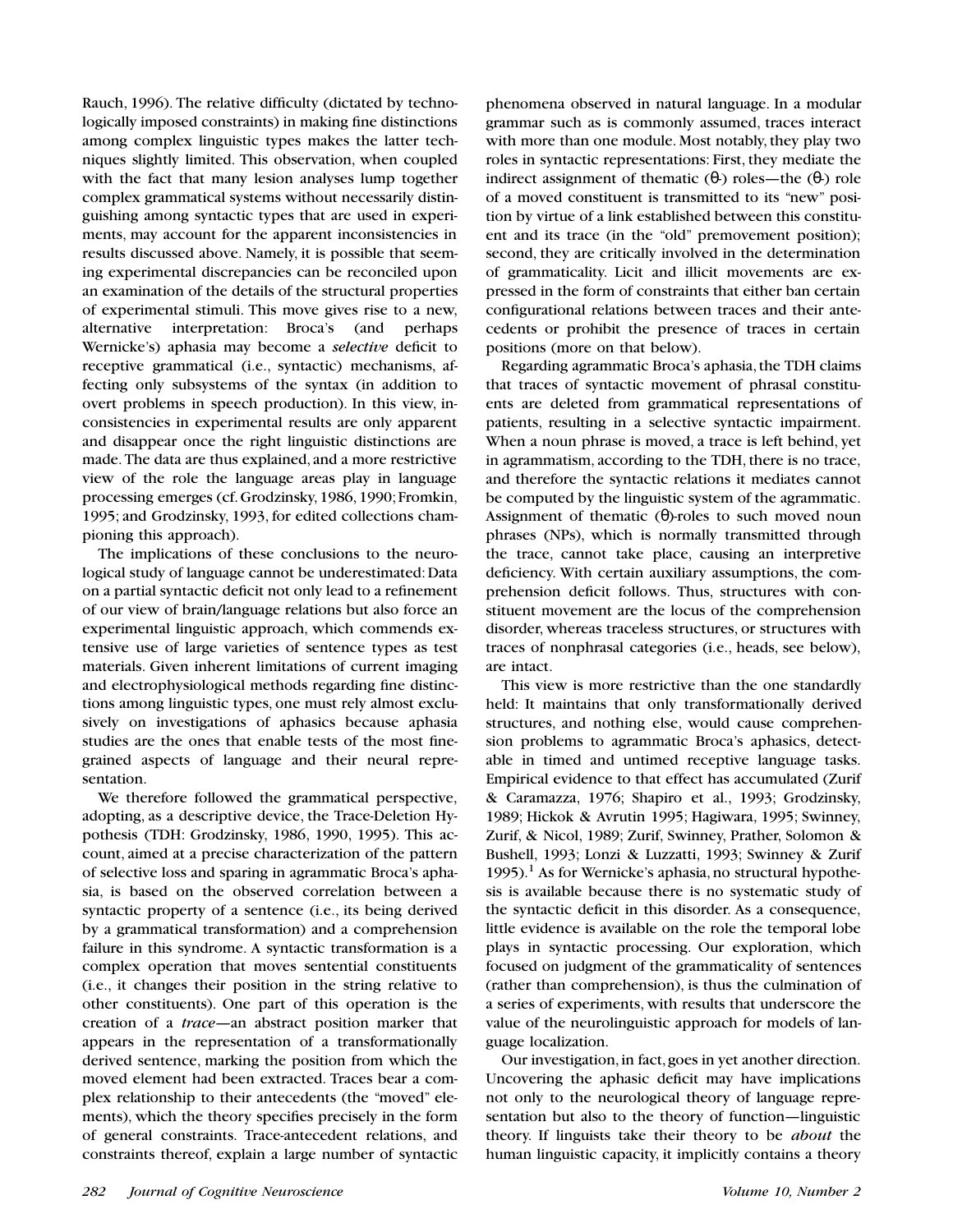of language loss: Any linguistic theory has certain predictions about the way language may or may not be lost. Our findings, thus, may have implications in both directions—linguistics and neurology. So, the issue we sought to test—whether or not the disruption to traces of transformational movement, implicated in the comprehension deficit, is reflected in the patients' performance on acceptability judgments as well—is important in two respects:

- *Neurologically,* we wanted to demonstrate that, contrary to common belief, the deficit is structure dependent and not task dependent, namely, that the common sweeping claim that grammaticality judgment is intact (whereas comprehension is disrupted) in agrammatism is false. Rather, we sought evidence supporting the claim that the deficit implicates certain syntactic resources that are exploited in *any* language task insofar as the structures involved are of the right kind. Obviously, the most powerful way to demonstrate this point is indeed through grammaticality judgment. Comprehension, so the story goes, requires both syntactic analysis and interpretation. Because grammaticality judgment makes no interpretive demands and taps syntactic abilities in the "purest" form possible, showing structurally selective failures in a judgment experiment should be most compelling.
- *Linguistically,* we wanted to show that the aphasic deficit interacts with more than one module of the grammar. Specifically, the available evidence suggests that only the θ-module is involved because the main experimental findings regarding the agrammatic comprehension deficit come from comprehension studies, which document failures to assign θ-roles to moved constituents. Yet, if the deficit is not restricted to the θ-module, we should expect it to manifest elsewhere, namely, in tasks that require the mobilization of other parts of the grammar. In particular, since traces are also involved in the operation of constraints on syntactic movement, the TDH would predict that violations of grammaticality, in which the trace is crucially involved, would go undetected by agrammatic aphasics. This is because these traces are deleted from the representation and hence cannot participate in the determination of the grammatical status of a string. Such a finding, if obtained, would provide strong evidence to the claim that the deficit manifested in trace-deletion is indeed representational and does not follow from a deficit to a specific grammatical module. This conclusion would follow from a demonstrated multimodular deficit to the grammar in the sense detailed above.

We thus investigated these highly complex issues through a grammaticality judgment task, for which a rather sophisticated choice of experimental materials was necessary. In order to explain our research question, as well as the choice of structures we investigated, we now present a rough typology of syntactic movement operations and certain principles that constrain them. Grammatical transformations, or movement rules, are complex operations that typically involve the copying of an element (a phrasal or lexical category) to a position other than its underlying one and the substitution of this element by a trace in the latter position. This creates objects called *syntactic chains,* which contain the antecedent and its traces (one or more) in the form of an ordered set of syntactic markers that represent the path of the moved element from its underlying position to the position where it is phonetically realized. Movement is constrained—elements cannot move freely within a string. One way of getting this result is by stating prohibitions on certain possible relations within a chain, namely, by formulating constraints on the internal structure of these syntactic objects. To demonstrate all that, we present a typology of syntactic chains and a certain constraint on movement that manifests in each type.

# *X*0 **-Chains (Verb Movement)**

*X*0 -chains are objects that are created from movement of a lexical (rather than phrasal) category—a head. Not every movement of a head results in a grammatical string, as can be seen in the case of verb movement in the formation of yes/no questions in English (1):

- (1) a. They could have left
	- b. *Could* they *t have* left?
	- c. \**Have* they *could t* left?

Here the question-forming operation moves a verb to the front of the sentence by copying the verb in the first position and substituting it by a trace in its original position. Importantly, the only modal *could* may move (1b) but not *have* (1c). To account for such facts, the Head Movement Constraint has been proposed (cf. Chomsky, 1986; Pollock, 1989; Travis, 1984), according to which a head that moves cannot skip an intervening head between its base position and its landing site. $2$ Consider how this constraint accounts for (1). It claims that (1c) is ungrammatical because movement of *have* would cross an element of the same kind. This, however, is not the case in (1b)—*could* does not cross a like element. The asymmetry in (1b) and (1c) thus follows. Verb movement is restricted, and the Head Movement Constraint is a property of  $X^0$ -movement in general: Similar effects are observed in negation, placement of adverbs in certain languages, Subject-Aux-Inversion, Dosupport, and the movement of main verbs into second position in Germanic languages (see Haegemann, 1991, for an exposition). As we shall see, other types of syntactic movement will be similarly constrained, although they will differ in many other respects from  $X^0$ -movement.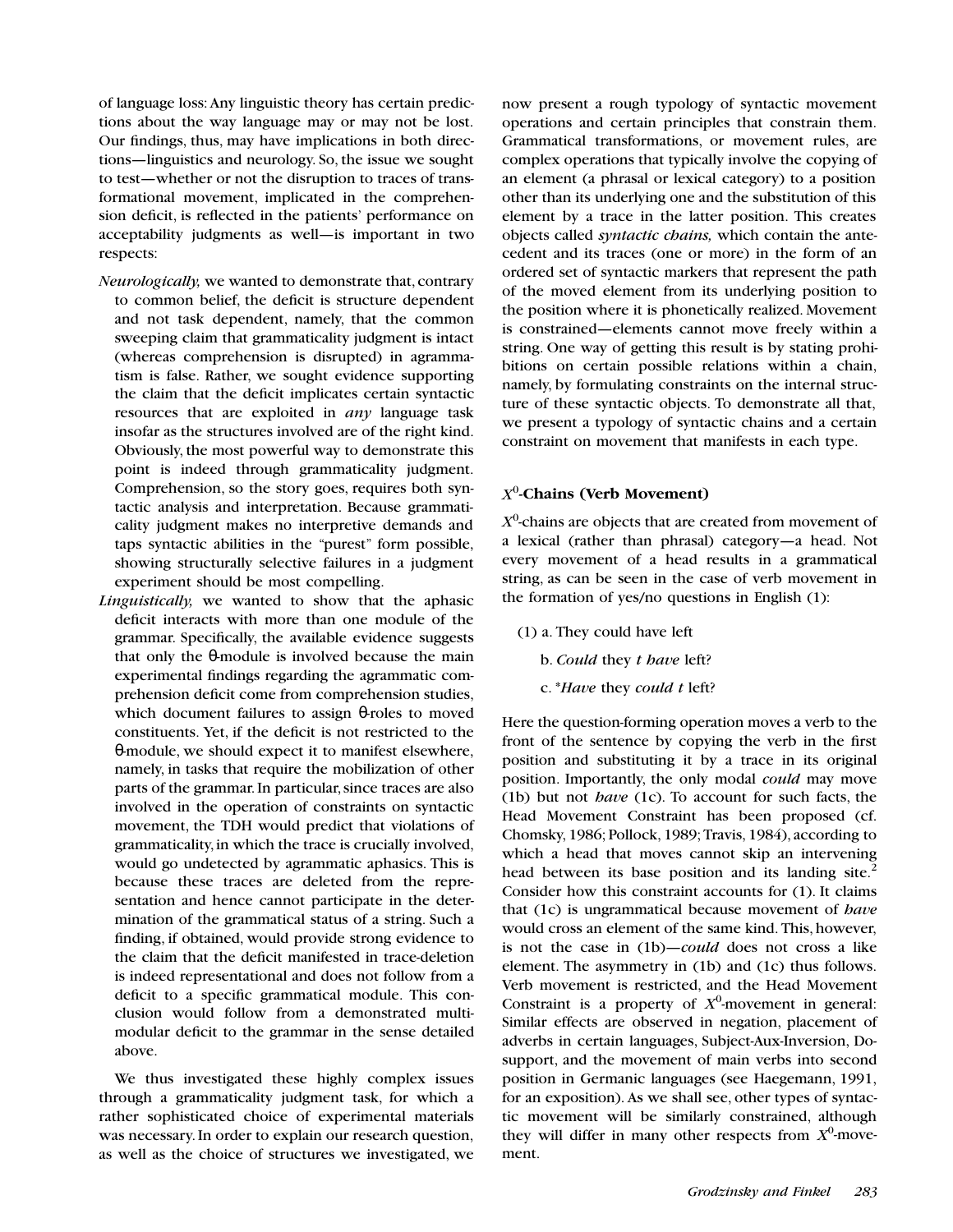### **A-chains (NP-movement)**

Perhaps the best-known type of movement operation is the one that covers cases that result in chains headed by a phrasal constituent in an A-position. They include passive, unaccusatives (including Raising), and perhaps Psychological predicates (cf. Belletti & Rizzi, 1988; Pesetsky, 1994). Here movement is again constrained by some principle that must block, among other things, cases like (2f):

(2) a. It is likely that [Mary will win] b. *Mary* is likely [*t* to win] c. It seems that [Mary is foolish] d. *Mary* seems [*t* foolish] e. *It* seems that *Mary* is likely [*t* to win] f. \**Mary* seems that *it* is likely [*t* to win]

In a sense, the restriction here resembles the previous one: all the A-movements in (2a through e) are licit, yet once the moved NP *Mary* crosses a like element (*it*), ungrammaticality results. Although chains of different types indeed differ in certain respects, they do not constitute totally distinct formal objects (cf. for instance, Lasnik & Uriagereka, 1988, for expository discussion). Rizzi (1990) proposed to unify the relation between all types of empty categories and their antecedents while preserving certain distinctions among chain types. This is a constraint called Relativized Minimality (RM)—a condition that looks at chains and determines whether or not a particular link within it is a legitimate formal object. RM requires that a trace be governed by the closest (minimally distant) potential antecedent (with government being a well-defined formal notion). In (1c) *could* is a potential antecedent, yet the government relation must hold between *have* and the trace; in (2f) *it* is a potential antecedent, yet the government relation could hold between *Mary* and the trace. The cases are thus similar in that there is illicit crossing of a potential antecedent, yet they differ, among other things, in the identity of this antecedent. The Minimality requirement must therefore be defined relative to antecedent type in each chain type—a potential antecedent is of the same type as the moved one, hence *Relativized* Minimality.<sup>3</sup>

## **A**′**-Chains (Wh-Movement)**

These are typically chains of wh-movement (including questions, relative clauses, and the like). The antecedent is an element in an A′-position, and RM must, again, block movement that crossed a potential antecedent—a constituent of the same kind as the moved one. A question cannot cross another question. It is easy to see how the asymmetry in grammaticality between multiple question structures (3a) and (3b) follows from RM:

(3) a. *Whom* did John persuade *t* [to visit *whom*] b. \**Whom* did John persuade *whom* [to visit *t*]

We see, then, that in each of the cases there is an asymmetry between two types of movement operations  $(4a-b)$ :

$$
\begin{array}{c}\n\text{(4) a. ...X...t...Y...} \\
\hline\n\text{b.} \quad \text{...X...Y...t...} \\
\text{b.} \quad \text{...X...Y...t...}\n\end{array}
$$

In one (4a), no crossing of an element of the same kind occurs, resulting in grammaticality; whereas in (4b), crossing leads to ungrammaticality. RM covers all these, abstracting away from the identity of the elements involved by requiring that the definition of minimality be relativized to the category of the moved element. So, if the moved category is a head, it cannot cross similar heads; if it is an NP, it is barred from crossing other NPs; if it is a question (wh-)expression, it is likewise prohibited from crossing others, as the linguistic data above demonstrate. Minimality considerations such as RM are central to the current linguistic framework (cf. Chomsky, 1995 and much subsequent literature). Obviously, the presentation here is schematic, dodging over many problems and issues. For present purposes, however, it will suffice.

What happens if traces are deleted from syntactic representations? Can considerations of grammaticality in which traces are involved, such as RM, be executed over a traceless representation? This is an issue raised by the TDH with respect to agrammatism and whatever other syndromes for which deficits consistent with this hypothesis may be found. If traces are indeed deleted from syntactic representations as a consequence of focal brain damage, no computation of ungrammaticality can be carried out properly in constructions where traces are involved. On the other hand, if the deficit implicates only certain functional aspects of traces (for instance, their role in mediating indirect assignment of θ-roles), in spite of the comprehension deficit, the patients will exhibit normal, full-fledged abilities in detecting violations even if the representation of traces is mandatory.

It is for these reasons that we set ourselves to test aphasics' abilities to judge the grammaticality of strings that contain traces along the lines presented in the foregoing discussion. Recall that this test was devised against task-based claims that there is no purely syntactic deficit in Broca's aphasia, hence no judgment problem, and that what appears to be a syntactic disruption is a reflection of a disruption to interpretative stages of language processing. The structural TDH, by contrast, had never been tested from this experimental perspective. We tested the patients on violations of RM in all chain types, we tested them on violations of related grammatical principles in A'-chains, and finally, we tested them on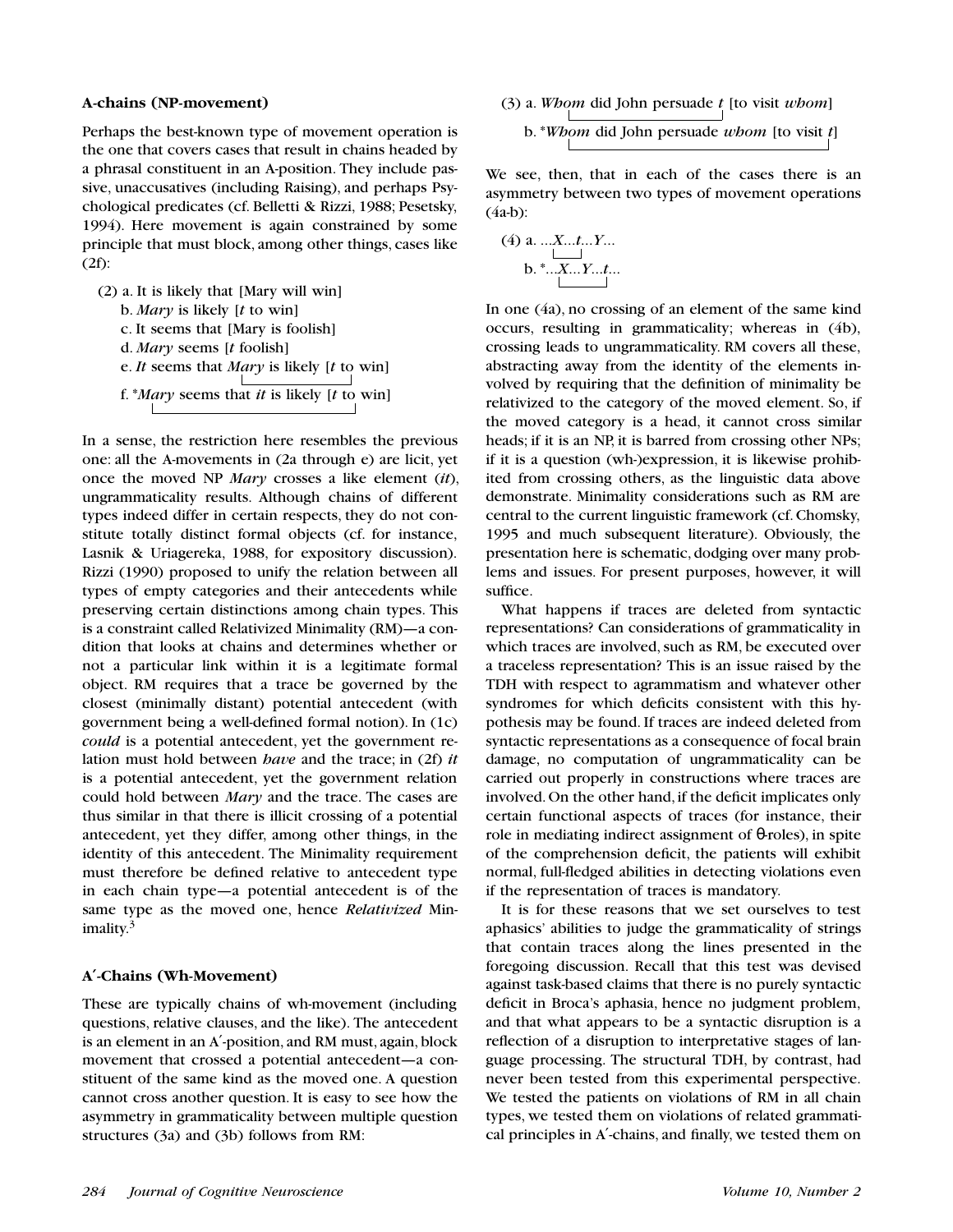violations that involve no chains at all. Our test (Table 1) was structured as follows: Conditions 1 through 4 involved violations of movement of phrasal categories (*XP*movement), broken down to Condition 1, which contained cases of NP-movement that create A-chains and violations of RM such as (2) (Superraising); Conditions 2 and 3 contained violations of constraints on movement in A′-chains, other than RM (although they are arguably related—*that-trace* effects and adjunct/complement asymmetries, respectively); and Condition 4 involved violations of RM in A′-chains (Superiority). Importantly, there are comprehension results for such structures, documenting selective deficits along the lines of the TDH and its real-time correlates (Grodzinsky, 1989; Hagiwara, 1995; Hickok & Avrutin, 1995; Swinney & Zurif, 1995; Swinney et al., 1989; Zurif et al., 1993). Conditions 5 through 8 were controls: In 5 and 6 there are violations of grammaticality, but none requires the representation of traces for their detection. Condition 5 contains a violation in which the gap left by a moved constituent is filled, for which knowledge of argument structure is necessary (Linebarger et al., 1983; Shapiro & Levine, 1990; Shapiro et al., 1993), and Condition 6 features systematic violations of lexical requirements. Conditions 7 and 8, on the other hand, tested violations of RM in cases of traces of  $X^0$ -movement (which are presumably intact for the patients), namely, that of a lexical (as opposed to phrasal) category (see data in Lonzi & Luzzatti, 1993, and analysis in Grodzinsky, 1995). We tested both Broca's and Wernicke's aphasics because the latter were also expected to do well on our test.

# **RESULTS**

We report three findings:

1. Severe grammaticality judgment deficits in both syndromes.

2. A deficit restricted to a particular set of structures, namely, those involving the movement of phrasal constituents (A- and A′-chains only). All others are intact.

3. A between-groups difference.

| Condition                 | +Grammatical                                                                                             | $-Grammatical$                                            |
|---------------------------|----------------------------------------------------------------------------------------------------------|-----------------------------------------------------------|
| 1. NP movement            | It seems likely that John will win.<br>It seems that John is likely to win.<br>John seems likely to win. | *John seems that it is likely to win.                     |
| 2. Wh-movement/that-trace | Which woman did David think John saw?                                                                    | *Which woman did David think that<br>saw John?            |
|                           | Which woman did David think that John saw?<br>Which woman did David think saw John?                      |                                                           |
| 3. Superiority            | I don't know who said what.                                                                              | *I don't know what who saw.                               |
| 4. Adjunct/complement     | When did John do what?                                                                                   | *What did John do when?                                   |
| 5. Filled gaps            | Who did John see?                                                                                        | *Who did John see Joe?                                    |
|                           | Who saw John?                                                                                            | *Who John saw Joe?                                        |
| 6. Bad complements        | The children threw the football over the fence.                                                          | <i>*The children sang the football over</i><br>the fence. |
|                           | The children sang.                                                                                       | *The children threw.                                      |
| 7. Place of auxiliary     | They could leave town.                                                                                   | *Have they could leave town?                              |
|                           | Could they leave town?                                                                                   |                                                           |
|                           | They could have left town.                                                                               |                                                           |
|                           | Could they have left town?                                                                               |                                                           |
|                           | They have left town.                                                                                     |                                                           |
|                           | Have they left town?                                                                                     |                                                           |
| 8. Negation               | John has not left the office.                                                                            | *John did not have left the office.                       |
|                           | John did not sit.                                                                                        | *John sat not.                                            |

**Table 1.** Examples of the Test Sentences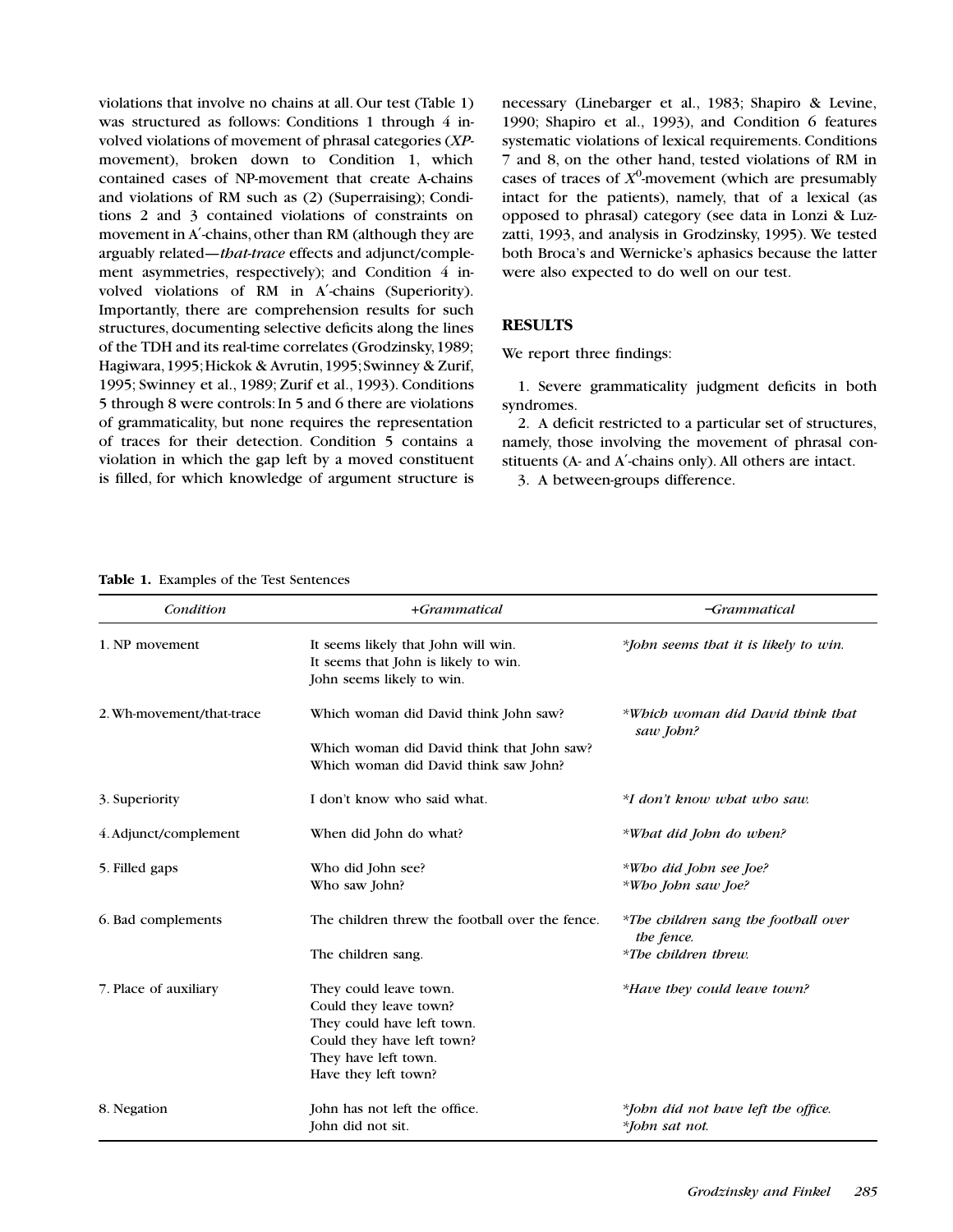### **The Broca's Aphasics**

See Table 2. The overall error rate was 26.6% per condition (Misses, 28.1%; False Alarms, 24.8%, collapsing across grammatical types). $\frac{4}{3}$  Performance showed a clear pattern: There was a marked deficit in structures involving *XP* movement, i.e., displacement of phrasal constituents; [Conditions 1 through 4, with  $21/32$  (65.6%) cells with "high" error rates  $(>25\%)$ , and  $12/32$   $(37.5\%)$  cells with "very high" error rates (>50%)] whereas structures and violations involving lexical requirements (Conditions 5 and 6), and  $X^0$  movement (i.e., displacement of lexical categories; Conditions 7 and 8) were relatively preserved [6/32 (18.7%) cells with "high" error rate; 2/32 (6.7%) cells with "very high" error rate]. The raw data show two types of differences: There are differences in error rates between the "test" Conditions 1 through 4 and the "control" Conditions 5 through 8, and there are individual differences in the Misses to False Alarms ratio. A  $2 \times 2$ within subject analysis of variance (ANOVA) with two factors (condition type, grammaticality) revealed a significant difference between these two types of conditions  $(1-4 \text{ vs. } 5-8)$ ;  $(F(1, 3) = 25.11, p < .05)$ . No effect of grammaticality (i.e., when the scores on grammatical sentences were compared to those on the ungrammatical ones) was found  $(F(1, 3) < 1, p = .83)$  and no interaction. Similar results were obtained through an analysis that categorized performance levels into four levels according to percentage of error. An individual subject analysis indicated that the performance of all patients was in the predicted direction. A further subject analysis revealed yet another difference between the two condition types: Every patient had a high error rate in at least one of the two halves (+G, −G) of each of Conditions 1 through 4, but not for Conditions 5 through 8.

### **The Wernicke's Aphasics**

See Table 3. The overall error rate was 26.3% (Misses, 33.8%; False Alarms, 17.8%). When data are categorized, a marked deficit is found in Conditions 1 through  $4$  $[28/56 (50%)$  cells with "high" error rates  $(>25%)$  and 20/56 (35.7%) cells with "very high" error rates (>50%)], whereas Conditions 5 through 8 were less impaired [17/56 (30.3%) cells with "high" error rate; 7/56 (12.5%) cells with "very high" error rate]. On this measure, the difference between condition types is ostensibly smaller than in the Broca's patients. A  $2 \times 2$  ANOVA with the same design as above revealed a significant difference between the two condition types  $(F(1, 6) = 18.3, p <$ .05), no effect of grammaticality  $(F(1, 6) = 2.53, p = .16)$ , and no interaction. Individual variation in this group was greater than that of the Broca's aphasics. A subject analysis revealed no additional differences. An analysis with the categorized data obtained similar effects.

#### **Between Groups Comparisons**

An ANOVA with a  $2 \times 2 \times 2$  design with one between subject factor (patient type) and two within subject factors (condition type, grammaticality) revealed no significant main effect for patient type. However, condition  $\times$  patient interaction approached significance ( $F(1, 9) =$  $3.94, p = .078$ ). An analysis with the data categorized into four performance levels also revealed an interaction (*F*(1,  $9$ ) = 4.61,  $p < .060$ ), as did a nonparametric test.

Overall, our results indicated that the experiment was well balanced: For both groups, item analyses revealed no effects of order or any specific item. For all subjects of both groups, errors were distributed across the four experimental sessions in a roughly uniform manner.

|                       | Patient      |                       |                |          |              |            |      |                       |      |  |  |
|-----------------------|--------------|-----------------------|----------------|----------|--------------|------------|------|-----------------------|------|--|--|
|                       | FC           |                       |                | RD       |              | FA         |      | WF                    |      |  |  |
| Condition             | $+G$         | $-G$                  | $+G$           | $-G$     | $+G$         | $-G$       | $+G$ | $-G$                  | X'   |  |  |
| 1. NP movement        | $\mathbf{0}$ | 25                    | 25             | 38       | $\mathbf{0}$ | 100        | 38   | $\theta$              | 28.2 |  |  |
| 2. Wh-movement/that-t | $\mathbf{0}$ | 88                    | 75             | 25       | $\mathbf{0}$ | <b>100</b> | 33   | 38                    | 44.9 |  |  |
| 3. Superiority        | $\mathbf{0}$ | 63                    | 63             | 38       | 75           | $\theta$   | 88   | $\theta$              | 40.9 |  |  |
| 4. Adjunct/complement | $\mathbf{0}$ | 88                    | 88             | $\theta$ | 75           | 25         | 88   | $\boldsymbol{\theta}$ | 45.5 |  |  |
| 5. Filled gaps        | $\mathbf{0}$ | $\boldsymbol{\theta}$ | 19             | 69       | $\mathbf{0}$ | 13         | 6    | 13                    | 15   |  |  |
| 6. Bad complements    | $\Omega$     | 4                     | $\mathbf{0}$   | 17       | 13           | $\theta$   | 38   | $\boldsymbol{\theta}$ | 9    |  |  |
| 7. Place of auxiliary | $\mathbf{0}$ | 25                    | $\overline{4}$ | 75       | 2            | $\theta$   | 21   | $\theta$              | 15.9 |  |  |
| 8. Negation           | $\mathbf{0}$ | 13                    | 6              | 25       | $\mathbf{0}$ | 19         | 38   | 6                     | 13.4 |  |  |

Normal font indicates judgment of grammatical sentences (errors = False Alarms). *Italic* indicates judgment of ungrammatical sentences (errors = Misses). Gray areas mark high error rates (>25%); **Bold** marks very high error rates (>50%).

**Table 2.** Broca's Aphasics' Scores (% error)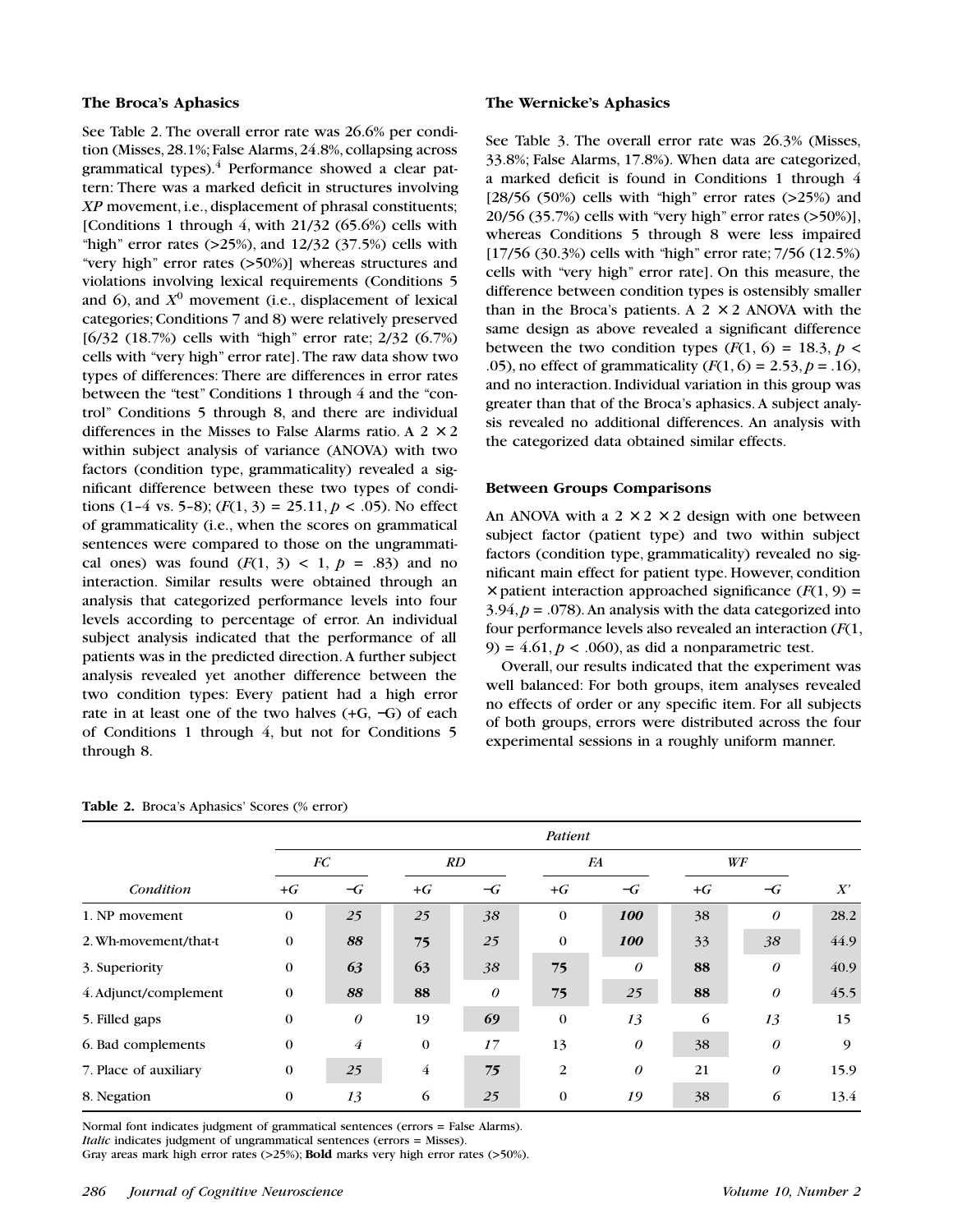**Table 3.** Wernicke's Aphasics' Scores (% error)

|                           |                    | Patient  |          |                |              |          |              |          |              |          |          |            |              |             |              |
|---------------------------|--------------------|----------|----------|----------------|--------------|----------|--------------|----------|--------------|----------|----------|------------|--------------|-------------|--------------|
|                           | <b>RDe</b>         |          | WD       |                | NLC          |          | JB           |          | JML          |          | WN       |            | cc           |             |              |
| Condition                 | $\pm G$            | $-G$     | $+G$     | $-G$           | $+G$         | $-G$     | $+G$         | $-G$     | $+G$         | $-G$     | $+G$     | $-G$       | $+G$         | $-\epsilon$ | $X^{\prime}$ |
| 1. NP movement            | 4                  | 50       | $\theta$ | 75             | $\Omega$     | 6        | 25           | 25       | 4            | 38       | $\theta$ | 100        | $\mathbf{0}$ | 50          | 26.9         |
| 2. Wh-movement/that-trace | 42                 |          | 13       | 75             | 17           | 100      | 92           | 13       | 29           | 63       | 13       | 63         | 8            | 75          | 47.5         |
| 3. Superiority            | 25<br>$\mathbf{0}$ |          | 13       | 38             | $\Omega$     | 88       | 50           | 13       | $\theta$     | 0        | 13       | 100        | $\theta$     | $\theta$    | 24.3         |
| 4. Adjunct/complement     | $\theta$           | 0        | 50       | 63             | 50           | $\theta$ | <b>100</b>   | 13       | 38           | $\theta$ | 13       | 75         | 100          | $\theta$    | 35.8         |
| 5. Filled gaps            | 6                  | $\theta$ | 25       | 69             | $\Omega$     | 50       | 13           | 0        | $\mathbf{0}$ | 13       | 13       | 44         | 6            | 6           | 17.5         |
| 6. Bad complements        | $\mathbf{0}$       | 13       | 75       | $\overline{4}$ | 25           | $\theta$ | $\mathbf{0}$ | 13       | $\Omega$     | 13       | $\theta$ | 21         | $\mathbf{0}$ | 4           | 12           |
| 7. Place of auxiliary     | 17                 | $\theta$ | 2        | 63             | $\mathbf{0}$ | 75       | 15           | $\theta$ | 4            | 38       | $\Omega$ | <b>100</b> | 6            | 13          | 23.8         |
| 8. Negation               | $\mathbf{0}$       | 31       | 44       | 25             | $\mathbf{0}$ | 6        | 44           | $\theta$ | 13           | 38       | 19       | 50         | 6            | 44          | 22.8         |

Note: Normal font indicates judgment of grammatical sentences (errors = False Alarms).

*Italic* indicates judgment of ungrammatical sentences (errors = Misses).

Gray area marks high error rates (>25%); **Bold** marks very high error rates (>50%).

#### **Variation**

We chose to present the raw data in conjunction with the statistical analysis in order to discuss explicitly the potential significance of variation within subjects and the proper way to treat it. We made this rather unusual move in order to grapple with the nagging problem of intersubject variation, which was, apparently, considerable for both the Broca's and the Wernicke's aphasics. Such apparent variation leads, like always, to two paths: one that focuses on commonalities among the patients; and the other, on differences.

We focused on the dimension that points to similarity between the patients (i.e., the contrasts between conditions) rather than the one along which they varied (i.e., within condition preferences). Our decision to analyze the data in this way was not arbitrary or biased. It stems from the view that the crucial aspect of the data is the selective representational deficit that is common to all patients. Such a deficit defines boundaries for erroneous behavior, within which each patient may operate according to individual choice. Specifically, lack of traces in syntactic representations leads to uncertainty regarding their grammatical status. This uncertainty is the critical aspect of the aphasic deficit. The resulting behavior may be varied, subject to idiosyncratic response bias: A patient, faced with uncertainty due to this grammatical deficit, may overaccept, or overreject, with the response being dictated by personal preference, as well as situational factors. Variation in this case thus reflects, most likely, individual strategies for dealing with uncertainty that is a consequence of the deficit, not its core. Any interpretation of the results must therefore abstract away from this aspect of the data in order to detect the underlying cause of uncertainty, which is uniform. The standardly used signal detection theoretic analysis would thus not be useful in the present case for the establishment of a criterion because individual differences are acknowledged in the analysis, yet are claimed to be irrelevant on conceptual grounds.

#### **DISCUSSION**

The demonstration of multiple errors in this task for both syndromes is new (although there are some possible correlates to it in ERP studies, cf. Friederici, 1995; Kluender & Kutas, 1993; Mauner, Fromkin, & Cornell, 1993; Münte, Heinze, & Mangun, 1993; Neville et al., 1991; see also Mikelic et al. 1995, for a related study). Although severe, the disturbance to receptive syntax in Broca's and Wernicke's aphasia is highly restricted, pertaining solely to the representation of dependencies between traces and their antecedents, provided that these antecedents are phrasal, not lexical, categories (*XP*movement). The orientation of the deficit analysis now changes: Rather than being *task oriented* (i.e., linked to comprehension, and not grammaticality judgment, across grammatical types), the analysis becomes *structure dependent* (i.e., linked to syntactic construction across tasks). Thus the common belief in the field—that judgment is intact even though comprehension is compromised—is unjustified; rather, the picture now becomes more closely tied to grammatical factors: In syntactic constructions that contain traces of *XP*-movement, the patients may fail in *any* task. Moreover, at least as far as our study is concerned, Wernicke's aphasics are also impaired rather severely, again, contrary to what has become common knowledge. Namely, they are grammatically intact but impaired in certain aspects of interpretation. And although a precise characterization of the deficit in this syndrome remains to be worked out, two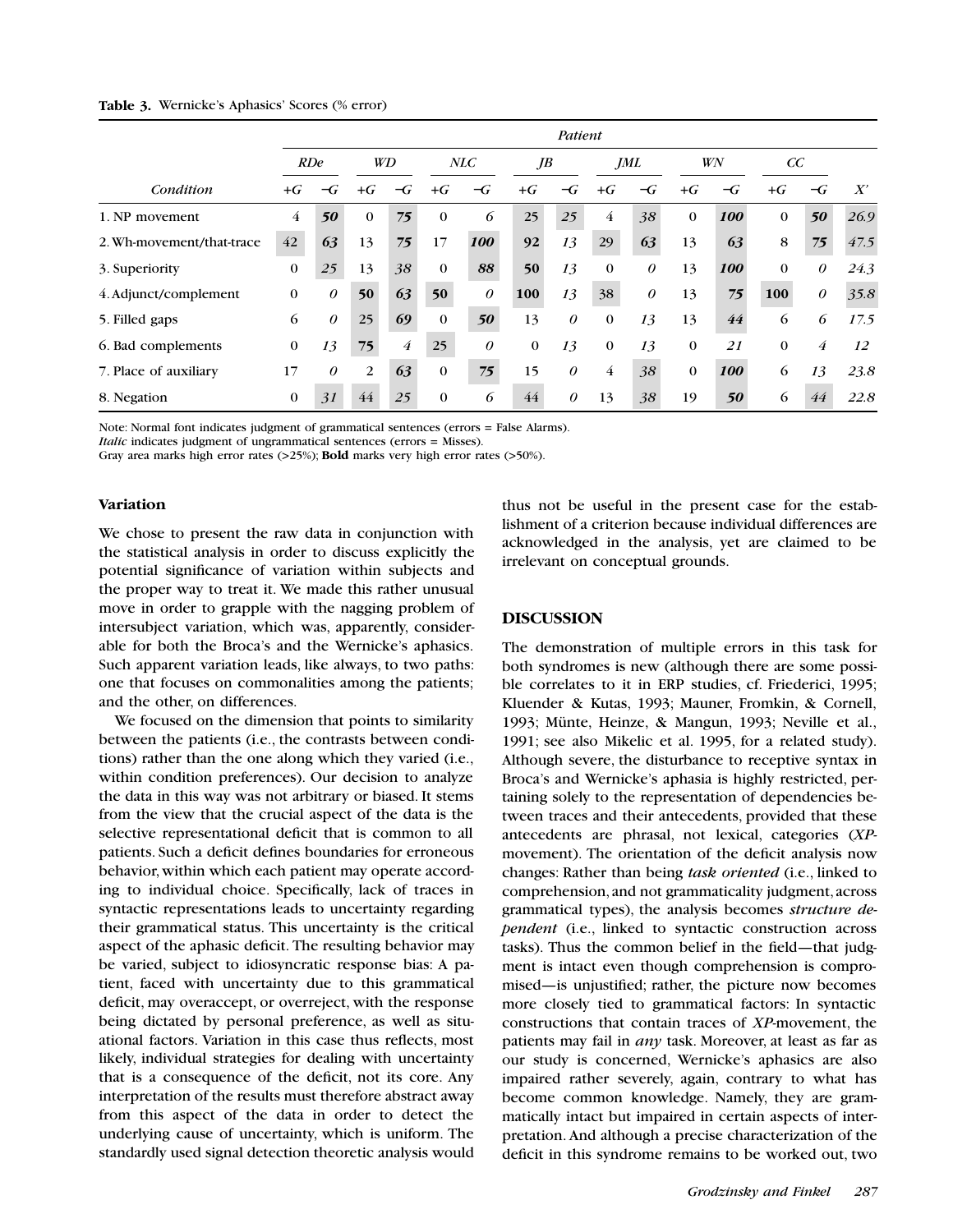**Table 4.** Patient Information—Broca's Aphasics

| Patient   | Sex | Hand         | Age | <b>Onset</b>      | <b>Lesion Site</b>                                                                                                                                                                                                                                                                                                                                                                                                           | Clinical Signs  | <b>Speech</b>                                                                         |
|-----------|-----|--------------|-----|-------------------|------------------------------------------------------------------------------------------------------------------------------------------------------------------------------------------------------------------------------------------------------------------------------------------------------------------------------------------------------------------------------------------------------------------------------|-----------------|---------------------------------------------------------------------------------------|
| FC        | M   | R            | 63  | 1973              | MRI 10/24/94: Very large left dorsolateral<br>frontal lobe lesion involving almost all of<br>the inferior and middle frontal gyri.<br>Lesion includes all Broca's area and the<br>white matter deep to it. Lesion continues<br>superiorly to includes the lower 2/3 of<br>the premotor, motor, and sensory cortex<br>and the WM and PVWM deep to these<br>areas. There is no lesion in the temporal<br>and parietal lobules. | R hemiparesis   | Nonfluent<br>Telegraphic<br>Agrammatic<br>Dyspraxic                                   |
| <b>RD</b> | M   | R            | 79  | $7/76$ &<br>11/77 | CT 1978: 2 left frontal lesions—Broca's<br>area with deep extension across to L<br>frontal horn-lower motor cortex (face<br>and lips). L temporal lobe sparing more<br>than 1/2 of Wernicke's area.                                                                                                                                                                                                                          | Mild R weakness | Nonfluent<br>Telegraphic<br>Agrammatic                                                |
| FA        | M   | $\mathbb{R}$ | 71  | 7/5/92            | Left CVA—unremarkable CT scan done<br>on date of stroke.                                                                                                                                                                                                                                                                                                                                                                     |                 | Nonfluent<br>Telegraphic<br>Agrammatic<br>Paraphasias                                 |
| WF        | M   | $\mathbf R$  | 60  | 4/30/94           | CT 5/21/94: A large lateral frontal lesion, a<br>large lesion in frontal operculum, and two<br>small lesions, one to motor cortex and<br>the other to caudate putamen (anterior<br>limb of internal capsule).                                                                                                                                                                                                                | R hemiparesis   | Nonfluent<br>Agrammatic<br>Impaired<br>articulation<br>Long<br>latencies in<br>speech |

novel conclusions must be emphasized because they follow directly from our results: (1) There is a syntactic movement-related deficit in posterior (Wernicke's) aphasia, and  $(2)$  this deficit is not identical to that found in anterior (Broca's) aphasia.

These observations lead to some general conclusions regarding the neuroanatomy of linguistic functions: (1) Both major language areas are implicated in the representation and processing of complex syntactic dependencies (although they may differ in the exact details of this involvement), (2) many syntactic operations are computed in loci that are still to be discovered, as indicated by the intactness of other syntactic skills in our patients, and (3) given the distinct speech production patterns in the two syndromes, our results argue for a dissociation between processes of language production and reception in the left cortex.

Linguistically, the finding for Broca's aphasia coheres with previous comprehension results and with the TDH: The intactness of  $X^0$ -movement (in both judgment and comprehension) rules out a disorder overarching all types of syntactic transformations. Specifically, the deficit cannot be attributed to general constraints on grammatical operations, such as RM, or to any other principle of minimality, because not all operations that fall under such principles are impaired, as we have seen. The apparent intactness of these general principles leads to the conclusion that the deficit is to syntactic *representations,* not principles. That is, the medium for representing syntactic analyses is disrupted, blocking the representation of empty categories, with ramifications to any receptive linguistic activity that presupposes the postulation of such categories, whether comprehension, judgment, or real-time tasks. Moreover, the deficit has now been shown to be multimodular. That is, it is not restricted to the thematic part of the grammar or to that part that governs the distribution of traces. Rather, it *interacts* with the various grammatical modules, and hence, the only locus for impairment is the medium for representation, where various relations are computed and the different constraints are satisfied. This view receives further corroborating evidence: Zurif et al. (1993) and Swinney and Zurif (1995) have shown that agrammatic aphasics are unable to carry out normally processing tasks that involve empty categories. Their findings, together with the current result, point in the same direction: that the deficit is indeed to the representational medium rather than to grammatical (or other) knowledge.

Regarding Wernicke's aphasia, ours is the first study to document a systematic syntactic deficit, opening new venues for the understanding of the mixed picture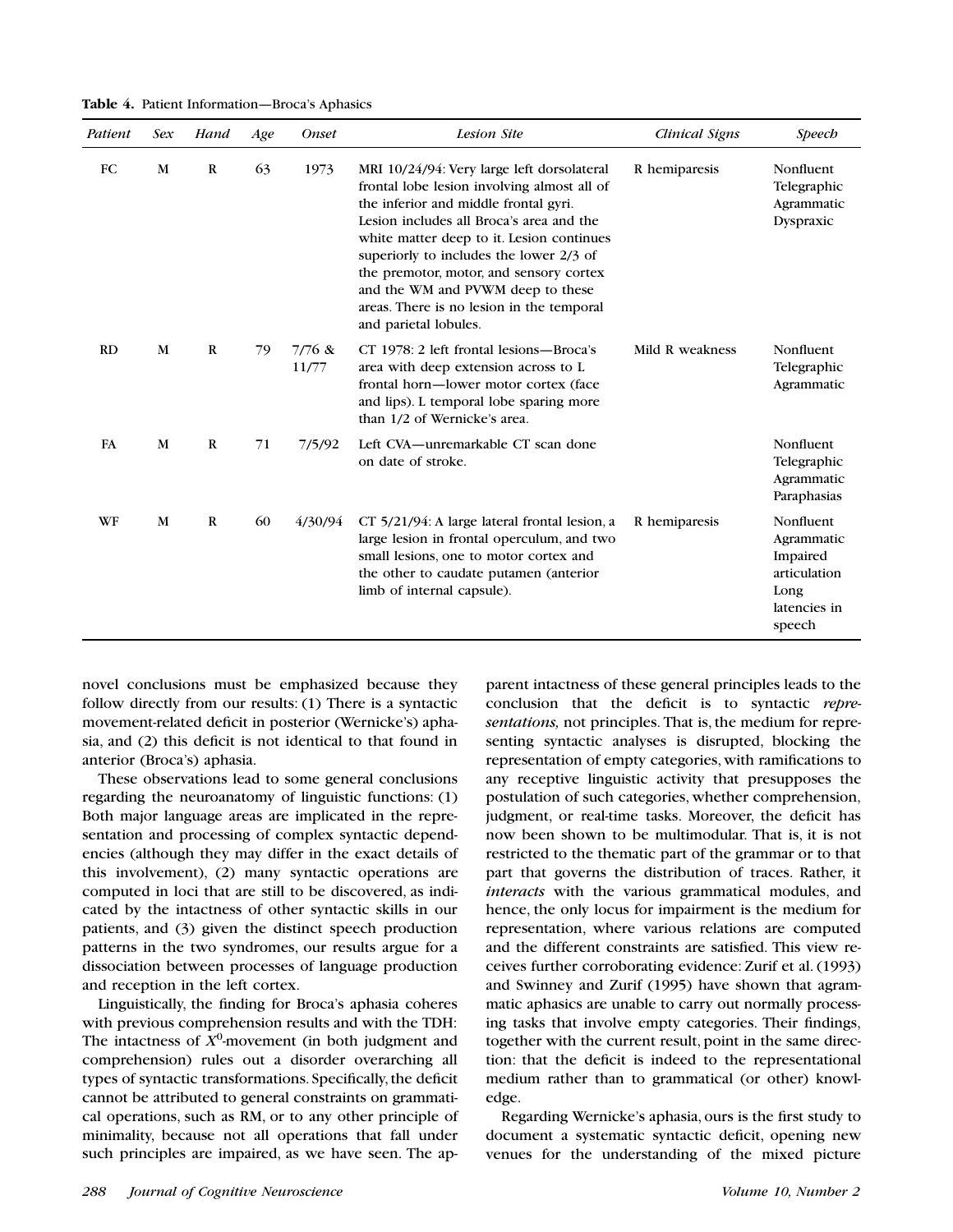|  |  | Table 5. Patient Information-Wernicke's Aphasics |  |  |
|--|--|--------------------------------------------------|--|--|
|--|--|--------------------------------------------------|--|--|

| Patient    | Sex | Hand | Age | <b>Onset</b> | Lesion Site                                                                                                                                                                                                                                                                                                                                                 | Clinical Signs                                           | <b>Speech</b>                                               |
|------------|-----|------|-----|--------------|-------------------------------------------------------------------------------------------------------------------------------------------------------------------------------------------------------------------------------------------------------------------------------------------------------------------------------------------------------------|----------------------------------------------------------|-------------------------------------------------------------|
| JВ         | M   | L    | 54  | 9/94         | CT 11/30/94: L temporo-parietal lesion<br>involving $\sim 1/2$ of Wernicke's area and<br>portions of middle temporal gyrus,<br>extending to anterior middle temporal<br>gyrus. Also: a small superior extension<br>into the posterior supramarginal gyrus; a<br>patchy lesion in area 37.                                                                   | Mild R visual field<br>cut                               | Fluent<br>Anomic<br>Paraphasias                             |
| CC         | M   | R    | 69  | 6/20/84      | CT $7/17/84$ : L hemisphere lesion<br>involving portion of posterior temporal<br>lobe with superior extension into the<br>supramarginal and angular gyri (surface<br>and deep) and large occipital lobe lesion.                                                                                                                                             | R homonymous<br>hemianopsia                              | Fluent<br>Anomic                                            |
| RDe        | M   | R    | 55  | 7/30/85      | CT 7/31/85: Low-density area in anterior<br>part of L temporal lobe near the sylvian<br>fissure.                                                                                                                                                                                                                                                            | Mild R weakness                                          | Fluent<br>Neologisms<br>Paraphasias                         |
| WD         | M   | R    | 72  | 2/24/91      | CT: L hemisphere lesion in the posterior<br>part of the inferior section of MCA and<br>1/4 of Wernicke's area deep to<br>supramarginal gyrus.                                                                                                                                                                                                               |                                                          | Fluent<br>Anomic                                            |
| <b>NLC</b> | M   | R    | 68  | 10/12/87     | CT 10/13/95: Decreased density in L<br>posterior parietal. Adjacent to the<br>posterior body of L lateral ventricle,<br>lesion does not appear to distort the<br>ventricle. Low-attenuation region in L<br>posterior temporo-parietal region.                                                                                                               | No hemi-weakness<br>or sensory deficits                  | Fluent<br>Naming<br>difficulty<br>Paraphasias<br>Neologisms |
| JML        | M   | R    | 59  | 1/6/86       | CT 1/22/86: Vague patchy lesion involving<br>the L temporal isthmus and posterior<br>superior portion of putamen and insular<br>area. Patchy, superior lesion extension in<br>posterior supramarginal and angular gyri<br>with deep extension across to the border<br>of the body of L lateral<br>ventricle-interrupting pathways of arcuate<br>fasciculus. | R hemiparesis<br>R hemisensory<br>deficit<br>R field cut | Fluent<br>Anomic<br>Paraphasic                              |
| WN         | M   | R    | 72  | 12/14/94     | MRI 12/15/94: Extensive, diffuse acute<br>cortical infarction involving the<br>distribution of the L MCA extending from<br>the middle to posterior left temporal<br>lobe, inferior parietal lobe and anterior<br>occipital lobe. No hemorrhagic<br>component is identified.                                                                                 |                                                          | Fluent<br>Paraphasias                                       |

drawn by previous results. Some involvement of temporo-parietal areas in syntactic processing has been shown, yet only when additional, solid findings are obtained, can the precise role of these regions be determined. The role of the language areas in reception of syntax is thus more limited than current views maintain—they implement only subsystems of syntax (albeit highly complex ones). The computation of these functions, however, is disrupted as a consequence of more cerebral areas than previously supposed.

## **METHOD**

#### **Subjects**

A total of 11 aphasic subjects participated in this experiment, four Broca's and seven Wernicke's aphasics. They were all selected by the Boston Diagnostic Aphasia Examination (BDAE) (Goodglass & Kaplan, 1983), neuroimaging data, and clinical workup (see Tables 4 and 5 for details). The Broca's aphasics were also screened for comprehension: We tested only patients who performed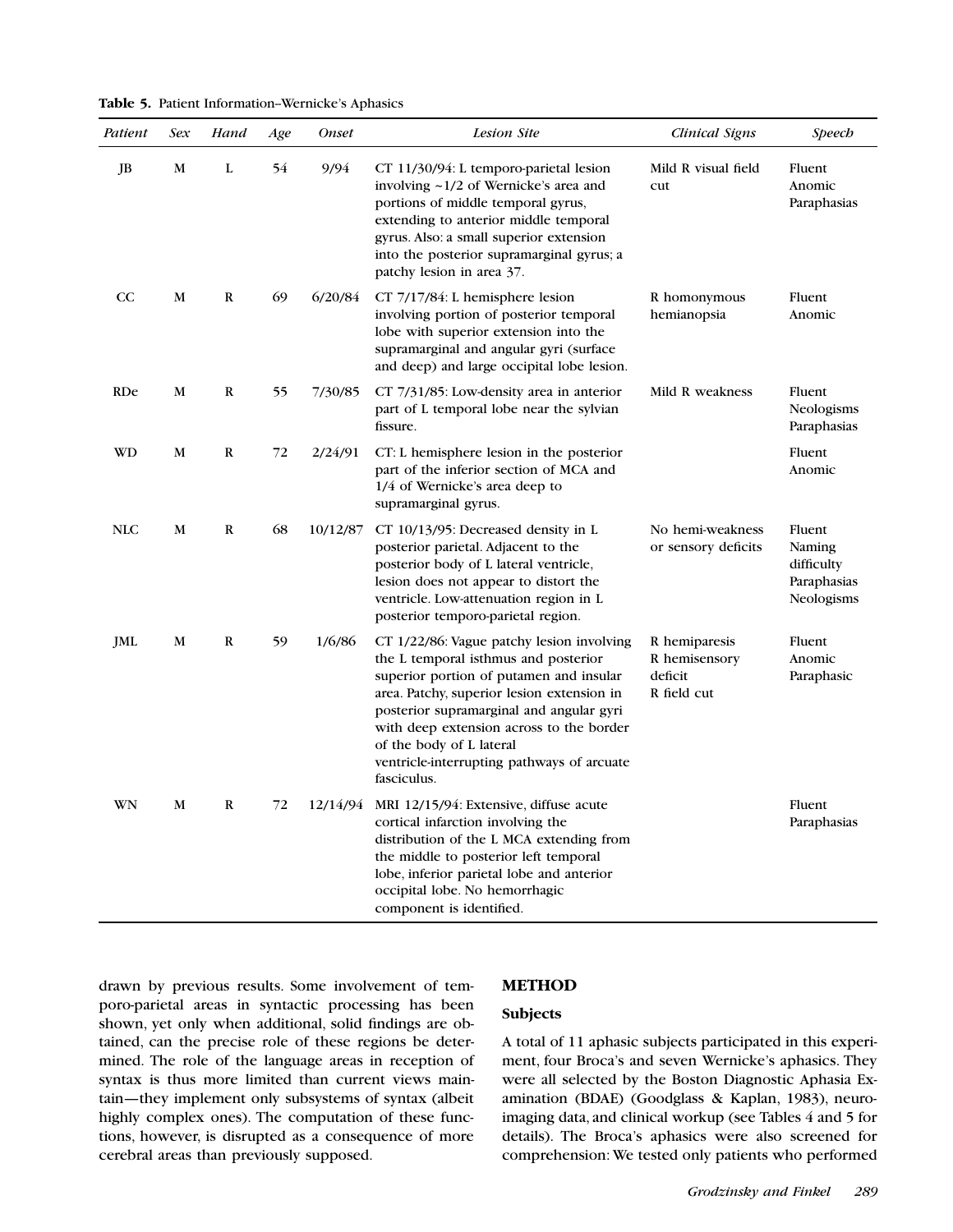significantly above chance on a selection test requiring the proper comprehension of active and subject-relative sentences and at chance level (guessing performance) on passives, and object-relatives (see Grodzinsky, 1991; Grodzinsky, Pierce, & Marakovitz, 1991; Swinney & Zurif, 1995 and many others for justification of such a selection). Informed consent was obtained from all subjects, in accordance with the current requirements of the institutional review board of Boston University School of Medicine.

## **The Test**

We devised a test containing a carefully selected variety of sentence types, some violating, and others conforming to, the relevant principles of syntax—those that govern traces. We asked our patients to judge the grammaticality of strings of words (some grammatical, others ungrammatical).

There were several technical problems we had to solve before embarking on our study. First, there are many fine judgments that are done best contrastively. That is, certain violations of grammaticality are so fine that they can be detected only when pitted against their grammatical counterparts. Such cases had to be excluded from the test because our patients, being aphasic and suffering from even slight memory limitations, could not be expected to hold one complex sentence in memory and compare it to another.<sup>5</sup> Second, the concept of grammaticality judgment is foreign to most people, and we had to go through detailed explanations to convey to our subjects (aphasic and nonaphasic alike) what exactly we wanted. Many subjects confused grammaticality with norm, and, seeking to impress the experimenter, overrejected. To overcome all these difficulties, we piloted the test with matched normal controls for over a year and changed instructions and test parts gradually until we reduced error rates to the desired minimum. The instructions are very detailed, and the test contains a large set of control structures (see Appendix for instructions).

The experiment presented subjects with sentences of different types, randomized $^6$  so that no two structures of the same type appeared in succession, and evenly divided into four testing sessions (whose order was varied across subjects), separated into two visits per subject, at least 48 hours apart. Each visit was composed of two sessions, with a 10 to 15-min break in between. Sentences were presented both visually, printed in very large (48-point) font, and auditorily, read aloud twice<sup>7</sup> (or more, if the subject so requested) at the same time, and the patients (seated in front of a three-ring binder containing 124 standard sheets) were asked to decide whether each was grammatical or ungrammatical. Responses were communicated through a response sheet that is standardly used in this type of study (a colored smiling face with "yes" under it and a frowning face with

"no"). The experimenter encouraged the subject to point to one of the faces to indicate the response, rather than attempt to say Yes or No because four of our eleven subjects were nonfluent Broca's aphasics. No time limits were imposed because we wished to probe grammatical ability in as "pure" a fashion as possible, and subjects were encouraged to ask for repeated readings upon need and to request breaks if they felt tired. There was a relatively lengthy training session in which detailed instructions were given, explaining and demonstrating the nature of the task. This was necessitated by the extreme subtlety of the judgments required. Ten practice sentences were given (of types unrelated to the experimental material). Feedback and examples of correct and incorrect responses were given only during the training phase. The validity of the instructions and the test materials had been secured through the testing of several neurologically intact, socioeconomically and agematched control subjects, whose error rates were less than 5%, randomly distributed across conditions. The test itself had a variety of syntactic constructions containing traces of movement, where, crucially, the trace is directly involved in the determination of the grammatical status of the structure. Each violation was accompanied by a set of grammatical controls. We thus presented our patients with eight test conditions (where a condition stands for a grammatical principle). Each sentence type had eight tokens in the experiment. So, given that there were 31 different types, the total number of sentences in this experiment was  $31 * 8 = 248$ .

# **APPENDIX**

#### **Instructions to Subjects**

In this study you will be looking at and listening to sentences. You will hear a sentence (I will read each sentence aloud twice), and you will also be able to see the sentence written on a piece of paper. Some of these sentences are good English sentences, but some are bad English sentences. The ones that are bad sentences are bad because they don't make any sense or they sound funny when you hear them spoken.

For example, the sentence "The player hit the baseball lightly" is a good sentence, but the sentence "Lightly hit player the baseball the" is a bad sentence—it doesn't make any sense and it sounds strange. When you hear and see the sentence, it is your job to decide whether it is a good sentence or a bad sentence. If it is good, point to the smiling face, which is the Yes response. If it is a bad sentence, point to the frowning face, which is the No response.

We are interested in what you think about these sentences (i.e., your intuition—which is not always what you learned in grammar school). For example, when you hear the sentence "where are you coming from?," this sounds like a good sentence, right? (Wait for subject to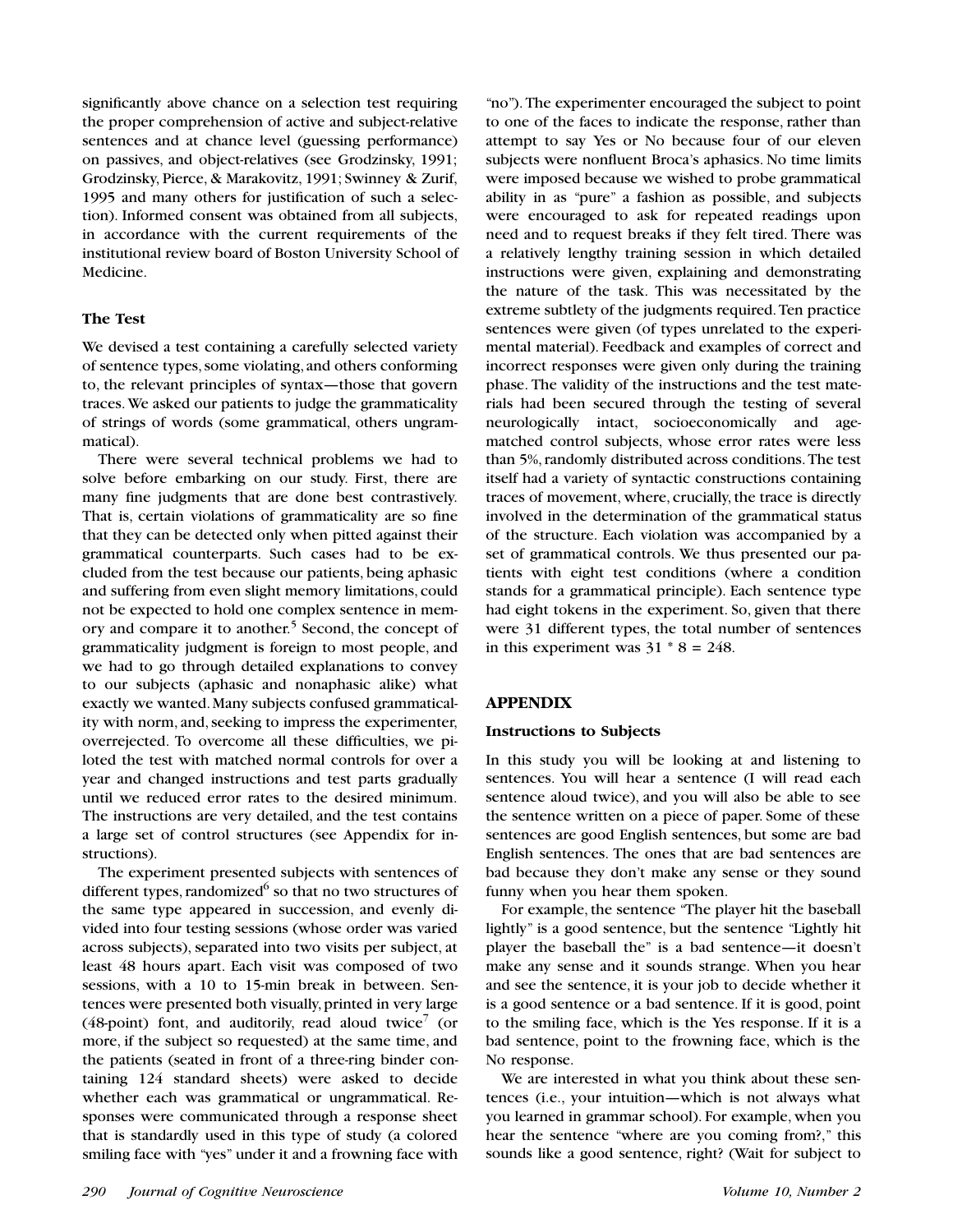confirm). However, in school they teach you that even though this sentence looks and sounds good to you, it is a bad sentence because it ends in a preposition. But we are interested in *your* intuitions. So, think about the sentence "John was seen Bill Mary." It doesn't end with a preposition and still, you know that this is a bad sentence because it looks and sounds funny.

In other words, when you hear and see the sentence, don't make judgments about the sentence based on rules of grammar that you learned in school—just ask yourself if the sentence looks and sounds good to you and also if it makes sense to you.

Furthermore, if the sentence looks and sounds bad to you, do *not* adjust the sentence in any way so that it becomes a good sentence.

Make a judgment as to whether the sentence is good or bad based on exactly what you see and hear, without any alterations.

#### **For Aphasics Only**

It is important to listen carefully and make a decision about each sentence based on *your* own intuition, which is how *you* feel about the sentence. Remember, point to the smiling face when you feel that the sentence is a good one and point to the frowning face when you feel that the sentence is a bad one.

Do you have any questions?

We will do some practice items before we do the actual test. We will discuss each of the practice items together so that you will understand how the experimental items should be completed. During the experiment, we will take a short break and then continue with the test items.

#### **Acknowledgments**

The preparation of this manuscript was supported by NIH grant NINDCD 00081 to the Aphasia Research Center, Department of Neurology, Boston University School of Medicine, and by a grant from the Israel Ministry of Health, Office of the Chief Scientist. The authors wish to thank Michal Ben-Shahar, Dan Drai, Hanan Frenk, Ron Frostig, Ofer Fein, Jill Moylan, Donald Shankweiler, Yoram Shir, Edgar Zurif, and an anonymous reviewer for their help.

Reprint requests should be sent to Yosef Grodzinsky, Department of Psychology, Tel Aviv University, Tel Aviv 69978, Israel, or Aphasia Research Center 151-A, Bldg. 9, Department of Neurology, Boston University School of Medicine, Boston VAMC, 150 S. Huntington Ave., Boston, MA 02130.

#### **Notes**

1. Some studies have been claimed to have produced results that putatively deviate from this generalization, Martin et al., (1989) for instance. For reanalyses of these studies, their assumptions, methodologies, and findings, see Grodzinsky, 1991; Zurif, Gardner, & Brownell, 1989; Zurif, Swinney, & Fodor, 1991. 2. The HMC also requires that a head move only into head position (cf. Travis, 1984).

3. This presentation is obviously simplified, presenting just the leading ideas of the constraints in question. For precise definitions and detailed discussion, consult Rizzi (1990) and much subsequent literature, most notably Chomsky (1995).

4. The number of sentences contained in each experimental condition was determined by grammatical considerations. Thus the number of sentence types (hence token sentences) was unequal across conditions. This potential problem is obviated in the analysis because the results are expressed in proportions, not absolute numbers.

5. In fact, there have been claims that such comparisons are exactly what the agrammatic aphasics, at least, cannot do, and it is for this reason that they fail on certain tasks that require such comparisons (cf. Grodzinsky & Reinhart, 1993; Grodzinsky, Wexler, Chien, Marakovitz, & Solomon, 1993).

6. Randomization was carried out through use of Psychlab version 1.0 for Macintosh.

7. Reading rate was normal, yet on the slow side. Efforts were made not to give away the grammatical status of a sentence through intonation. These efforts were successful, given that no effect of grammaticality was found in both groups.

#### **REFERENCES**

- Alexander, M., Naeser, M. A., & Palumbo, C. (1990). Broca's area aphasias: Aphasia after lesions including the frontal operculum. *Neurology, 40,* 353–362.
- Belletti, A., & Rizzi, L. (1988). Psych-verbs and th-theory. *Natural Language and Linguistic Theory, 6,* 291–352.
- Bookheimer, S., Zefiro, T., Gallard, W., & Theodore, W. (1993). Regional cerebral blood flow changes during the comprehension of syntactically varying sentences. *Neuroscience Society Abstracts, 347,* p. 843.
- Caplan, D. (1987). *Linguistic aphasiology and neurolinguistics.* Cambridge: Cambridge University Press.
- Caramazza, A., & Zurif, E. B. (1976). Dissociation of algorithmic and heuristic processes in sentence comprehension: Evidence from aphasia. *Brain and Language, 3,* 572–582.
- Chomsky, N. (1986). *Barriers.* Cambridge, MA: MIT Press.
- Chomsky, N. (1995). *The minimalist program.* Cambridge, MA: MIT Press.
- Damasio, A. R. (1992). Aphasia. *New England Journal of Medicine, 323,* 531–539.
- Damasio, A. R., & Damasio, H. (1989). *Lesion analysis in neuropsychology.* New York: Oxford University Press.
- Damasio, A. R., & Damasio, H. (1992). Language and the brain. *Scientific American*, September, 88-110.
- Friederici, A. D. (1995). The time course of syntactic activation during language processing: A model based on neuropsychological and neurophysiological data. *Brain and Language, 51,* 259–281.
- Fromkin, V. A. (Ed.) (1995). *Brain and Language 51(1–3),* special issues.
- Goodglass, H. (1983). *Understanding aphasia.* San Diego: Academic Press.
- Goodglass, H., & Kaplan, E. (1972). *The assessment of aphasia and related disorders.* Philadelphia: Lea & Febiger.
- Grodzinsky, Y. (1986). Language deficits and the theory of syntax. *Brain and Language, 26,* 35–59.
- Grodzinsky, Y. (1989). Agrammatic comprehension of relative clauses. *Brain and Language, 31,* 480–499.
- Grodzinsky, Y. (1990). *Theoretical perspectives on language* deficits. Cambridge, MA: MIT Press.